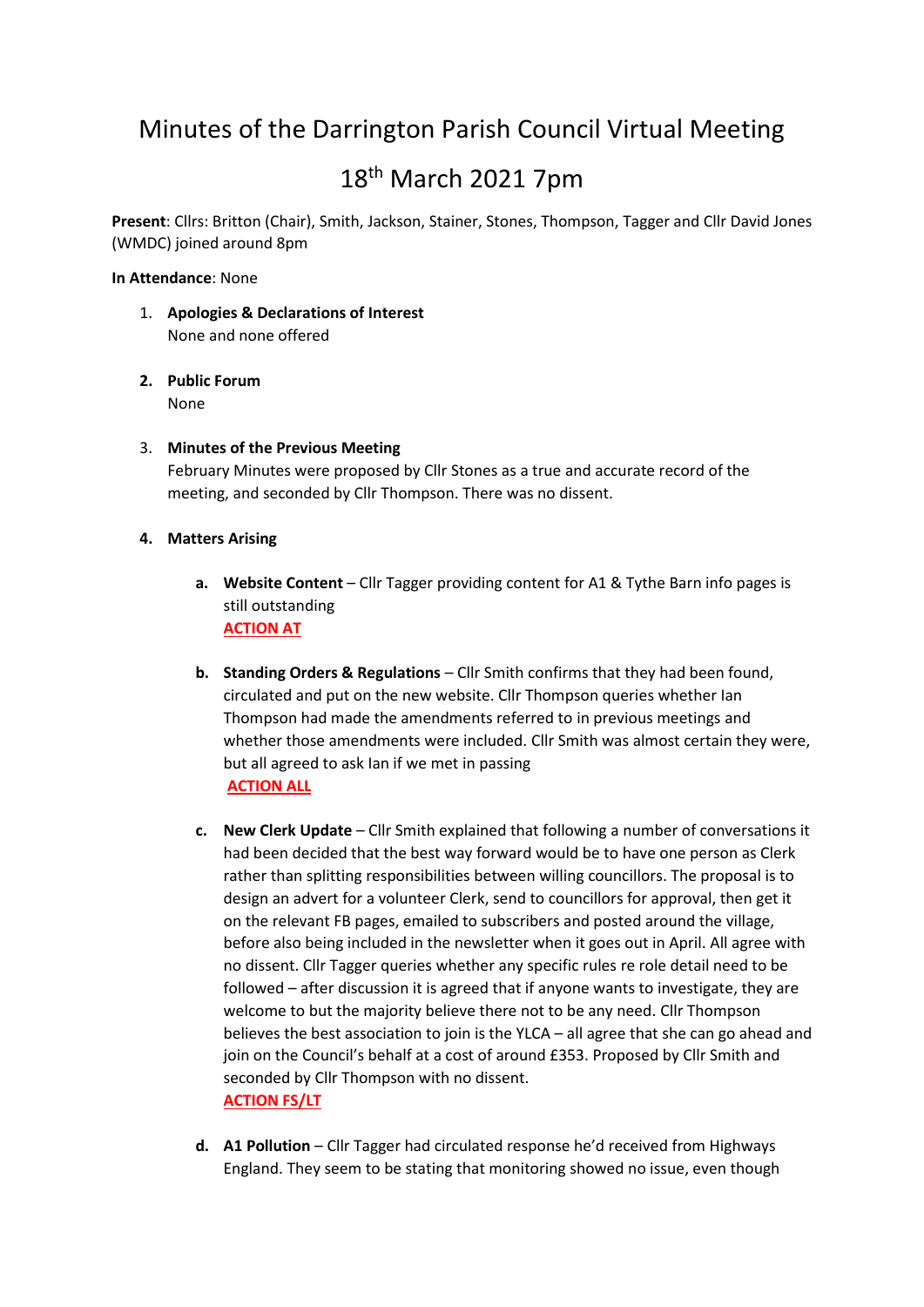monitoring had stopped when Jn32a opened. Cllr Tagger has posed this question to them and we await a reply. Cllr Tagger suggests that Cllr Smith send the response from HE to the resident who raised the issue. **ACTION AT/FS**

- **e. Salt Bins** Cllr Britton purchased the salt bin for North Lodge Lane which is now in place and full of grit. He had contacted WMDC asking whether we were allowed to provide and install one on Applewood Gardens following a request from a resident, but no answer has yet been received. Not urgent now as unlikely to have more ice now until next year, so Cllr Britton will keep us posted. **ACTION MB**
- **f. Village Benches** Cllr Britton asks for suggestions from Councillors as requested at the February meeting. Cllr Stones suggests outside the old farm shop/before the old chapel. Cllr Smith suggests the bottom of Havercroft Lane – there's an existing rotten bench with a bin right in front of it. Her suggestion is to replace the bench and move the bin a little to the side on the grass verge. She had looked at the bottom of Sotheron Croft and was fairly sure that anything there would cause a line of sight problem. Cllr Thompson raised the bench that used to be outside the vicarage, and was updated about the accidents that had happened there that lead to councillors agreeing not to have one there again. The old bus shelter at the lights was also discussed. Cllr Britton agreed to have a look to see how much work would be needed to spruce it up a bit as whilst it's not unsafe it is looking a little neglected. Cllr Tagger made the point that we had plenty of money, and that it might be an idea to replace it altogether having seen the ones in the brochure Cllr Smith had sent out – Cllr Smith suggests that matching shelters would be nice and confirms that she has found out that planning approval would be needed for providing a new shelter at the bus stop outside the Darrington. Cllr Stones agrees to make planning applications for the Shelter outside the Darrington pub, and whether one would be needed to replace the one at the lights. Cllr Smith offers to do a reccy of benches to identify those that are looking tired/rotten so they could be considered for a 'group' replacement. Cllr Britton suggests we make the topic and agenda item for next month by which time we should have more info on planning and exactly what we're looking to replace/provide. Cllr Tagger comments how disappointing it was again that we hadn't been able to gain permission from the Church to be able to put some benches in the orchard. Cllr Britton explained that the parochial church council hadn't been meeting, but when they did again we would write to them again. **ACTION VS/FS/MB**
- **5. Defibrillator** Cllr Britton hasn't been able to repair the glass panel but will endeavour to do so as soon as possible. **ACTION MB**
- **6. Milners Lane & Footpaths –** Cllr Britton isn't able to research the path locations until the libraries open which should hopefully be in about a month. **ACTION MB/DJ**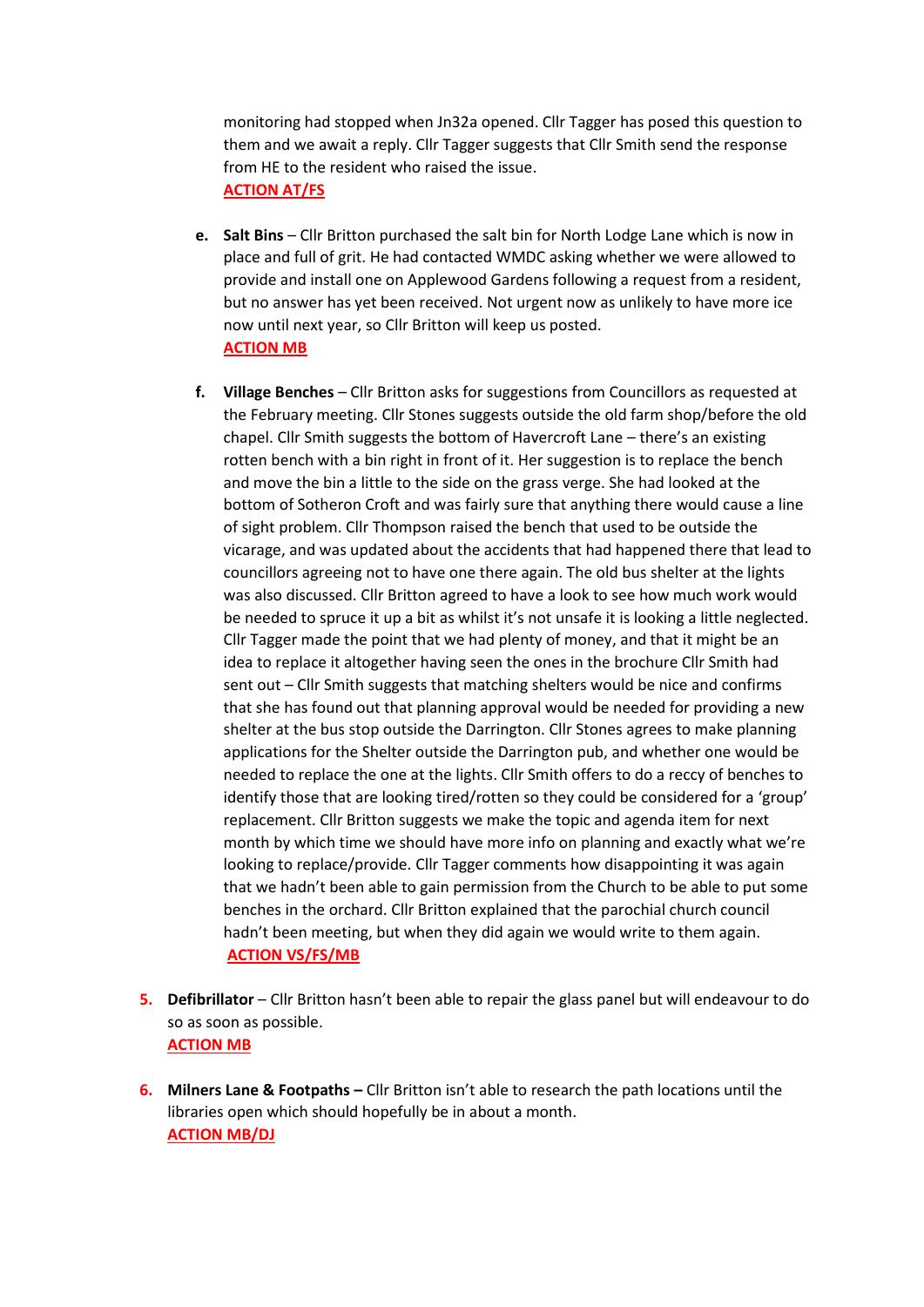- **7. Litter Picking Eqpt –** Cllr Britton had ordered and supplied the litter picking eqpt for the resident as agreed, but it had cost around £80. He'd been up Westfield Lane shortly afterwards and saw they'd done a great job of clearing bags worth of rubbish already. Whilst he had offered to pay for the eqpt himself (thinking it would be around £20), having paid way more than expected asked if he could request reimbursement. Cllrs Tagger and Thompson had concerns whether supplying eqpt made us liable in any way, as groups they'd been advised to have insurance etc. Cllr Smith makes the point that the reason why insurance would be needed was because they WERE formal groups. Cllr Smith suggests that Cllr Thompson gain some advice from the YLCA as soon as she joins on behalf of the PC. All are happy for Cllr Britton to be reimbursed so he will present his invoice to Cllr Stainer.
- 8. **Horses –** Cllr Smith confirms she spoke to Darrington Stables who was happy to talk to her liveries to ensure they weren't using the ginnel. She also contacted Stapleton who didn't think their riders rode in Darrington but did have issue with Darrington walkers trespassing over their land. Cllr Smith offered to help buy publicising the issue on our FB pages if they sent her detail of which land was accessible and which not, but she hasn't yet received anything.
- **9. Garden Waste –** Cllr Smith confirmed she'd added a post to the FB page asking people to dispose of their garden waste properly i.e. not in a way that might block Back lane path. Cllr Britton had been up there and noted that most of the waste is bio-degradeable so will rot down eventually. Seems to be an accepted thing to throw their garden waste over the fence, but hopefully they will take notice when the newsletter goes out with the article highlighting the problem.

Cllr Britton also raised the need for the councillors to discuss the dog poo bins which he, Cllr Stainer and a resident had erected the previous week. All 3 bins have been well used already and there is no dog waste on the path at all. Both he and Cllr Smith had received communication from a resident couple whose garden fence joins Back Lane and in front of which one of the bins had been installed, stating their disappointment and asking for it to be moved as they didn't want to see the bag dispenser above their fence and were worried about flies and smells over summer. They had also posted their issue on FB. Cllrs Britton and Stainer were surprised as someone claiming to live there had come out and happily chatted to them whilst they were installing the bin but hadn't expressed any concern. It was agreed that Cllr Smith would reply reassuring them that the visible bin was only for bags and not for poo, and that the actual poo bin further down the pole was well sealed and shouldn't cause a problem with sell or flies, but if it should ever become a problem to contact us and we will move it. Cllr Britton makes the point that the FB post made by Darrington Community page praising the bins had received 44 likes and only this one objection. \*Cllr Jones joined the call and raised the issue of collection, Cllr Smith agrees to empty as volunteers she had had been for the orchard. Cllr Stones suggests we ask the council when they're due to collect the dog poo from their own supplied bins, so we could ensure the bags we'd collected were there. Cllr Britton explained that the original plan had been to put one of the bins in the orchard, but as the parochial church council hasn't been meeting we haven't been able to gain permission to do so. After discussion it is agreed that Cllr Jones will ask the Council for a sizeable bin to go outside the orchard which they would then empty regularly (and Cllr Smith would ensure the PC supplied bins were emptied into it regularly)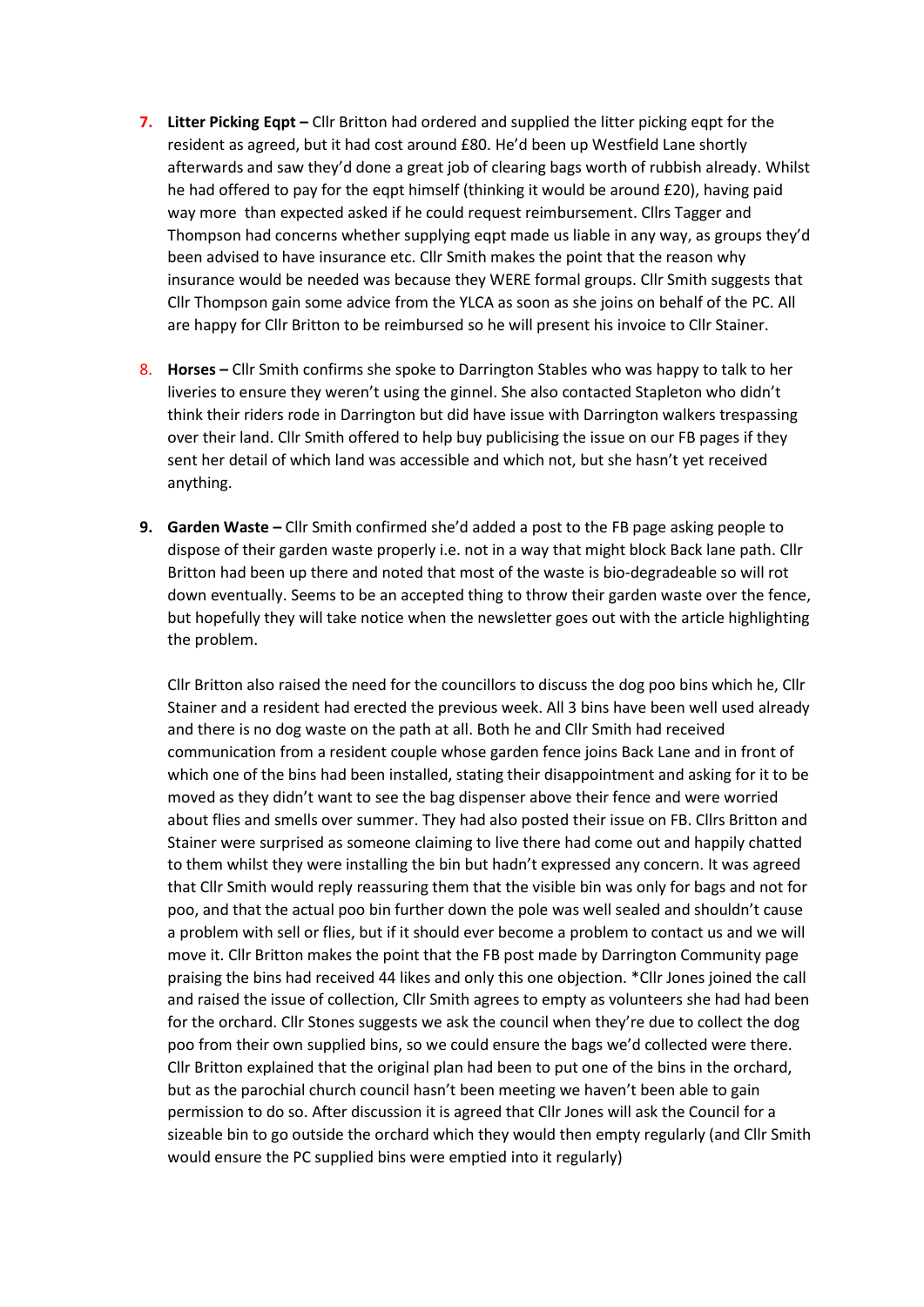# **ACTION DJ**

- **10. Speed Survey –** Cllr Smith confirms that the Allerton Bywater rd has got a school on the road which is why they managed to get a 20mpg restriction, so we're back to needing to let Highways know where we want the speed strip to be placed. After discussion it is agreed that we would request it to be put between the A1 bridge and Havercroft Lane. Cllr Britton also brings up the issue with the sign problem regarding weight limits. Cllr Jones hadn't received the images Cllr Britton had posted to him, but they showed the inconsistency – that in one direction in mistakenly indicates that HGVs Can go down there, and in the other direction the signs correctly state they can't. Cllr Jones initially suggests he will request a sign survey to ensure they're all appropriate, but Cllr Britton pointed out that that is exactly what they had done 3 or 4 years ago and failed to spot the problem then. Cllr Jones offers to go and look himself, and Cllr Britton offers to join him. **ACTION FS/DJ**
- 11. **Spittlegap Lane –** Cllr Smith confirms she was going to contact the farmer again about the complaint but had a note from the resident confirming it had already been cleared.
- **12. Bankswood –** Cllr Britton asks for clarity on whether the WMDC Planning was still investigating the original complaint that what the owners had built was illegal, or whether it had been dropped. Cllr Tagger confirms that his understanding is that they were planning to pursue it, but because of the amount of outstanding complaints and court delays they weren't sure how they could do so. This was why Cllr Tagger took it to the Ombudsman, but in order to progress that, we needed residents who lived nearer to the site to complain and pick up where we left off. Cllr Britton makes the point that the issue should be between the Council and the land owner. Cllr Tagger reiterated that clearly that approach wasn't going anyway, which is why he had written to the ombudsman, in the belief that if they upheld our complaint THEY would engage WMDC planning and hopefully have more influence than we have. Cllr Smith reminded everyone that the action on this point had been for Cllr Stones to contact the residents of North Lodge Lane to ensure they were aware that if they didn't pick up the complaint where Cllr Tagger had left off, it would fail. Cllr Stones confirmed she'd done this the day after the meeting and was also going to contact the Brotherhood who would also be able to uphold the complaint if they wanted to. **ACTION VS**

# **13. Correspondence**

- **a.** A letter from Darrington Junior School asking for resources to support outdoor learning in their reflective garden and outdoor learning area. They provided examples and coatings of different storage resources but had not factored in any possible delivery and installation costs. After discussion it is agreed that Cllr Tagger would tell the school to apply for a Section 137 Grant of up to £1000 (proposed by Cllr Tagger and seconded by Cllr Thompson) with no dissent. **ACTION AT**
- **b.** A complaint from a resident about the sheepdog tied up at the bottom of Sotheron Croft – constant barking, possible danger to villagers and to the dog itself should it break free. Cllr Jones says that would need to be reported as anti-social behaviour at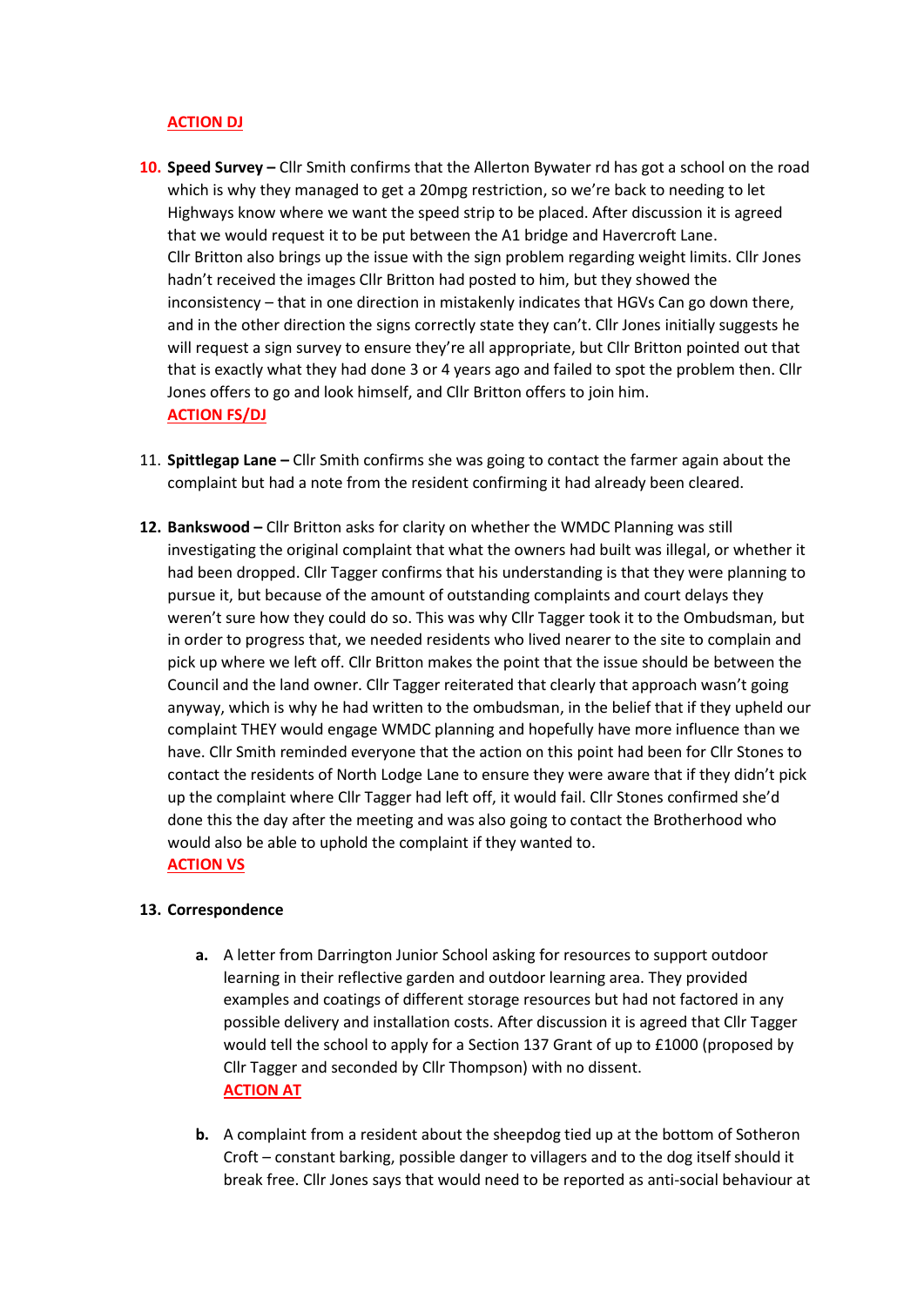the council and then with WDH. He forwards some detail to Cllr Smith re who to contact. Cllr Britton asks Cllr Stones to collate info and evidence re complaints to send to Cllr Smith to use in her communication to WMDC. **ACTION VS/FS**

- **c.** A message from a member of the committee to improve and restore Ponte Park lake, admiring our new dog poo stations and asking for info re our suppliers, which Cllr Smith happily provided.
- **d.** A message from a resident who has recently been made Chair of the newly formed PTFA at the school, expressing their desire to connect and work with us going forward, and asking for our permission and support for a village Easter Egg hunt. Cllr Smith had already replied that they wouldn't need our permission and would indeed receive our full support.
- **e.** A message from a resident requesting new play eqpt for the field. Cllr Smith sent her the email address for the Field Committee.
- **f.** A few posts on FB pages praising the installation of the dog poo bins.
- **g.** A letter from First Impressions updating us on the progress of tests to lamp posts for hanging baskets, and asking us whether we still intend to go ahead with Xmas Tree decorations on the posts. All Cllrs were happy to go ahead as agreed last year. Cllr Smith will confirm with them. **ACTION FS**
- **h.** Cllr Thompson asks for it to be minuted (as she is not the PC Clerk) that she has the authority to join the YLCA on behalf of DPC, which she does. **ACTION FS**
- **i.** Cllr Tagger had received an invite for Parish Councillors to go to a VIP Show Round at the new leisure centre at Ponte Park. He will email all councillors who should reply if they'd like to attend. **ACTION AT**

## 14. **Finance**

The RFO (Cllr Stainer) confirmed that the amount brought forward from January was £35,535.79 and that there was no income in February.

## **There were two items of expenditure:**

| ###### | $32 -$<br>2021<br>33- | Cheque 838 | Carter and Jackson Print &<br>Printing of newsletters<br>Desian<br>The Community Heartbeat | Annual Defibrillator Support | 103.75 | 0.00  |
|--------|-----------------------|------------|--------------------------------------------------------------------------------------------|------------------------------|--------|-------|
| ###### | 2021                  | Cheque 839 | Trust                                                                                      | Cost                         | 162.00 | 27.00 |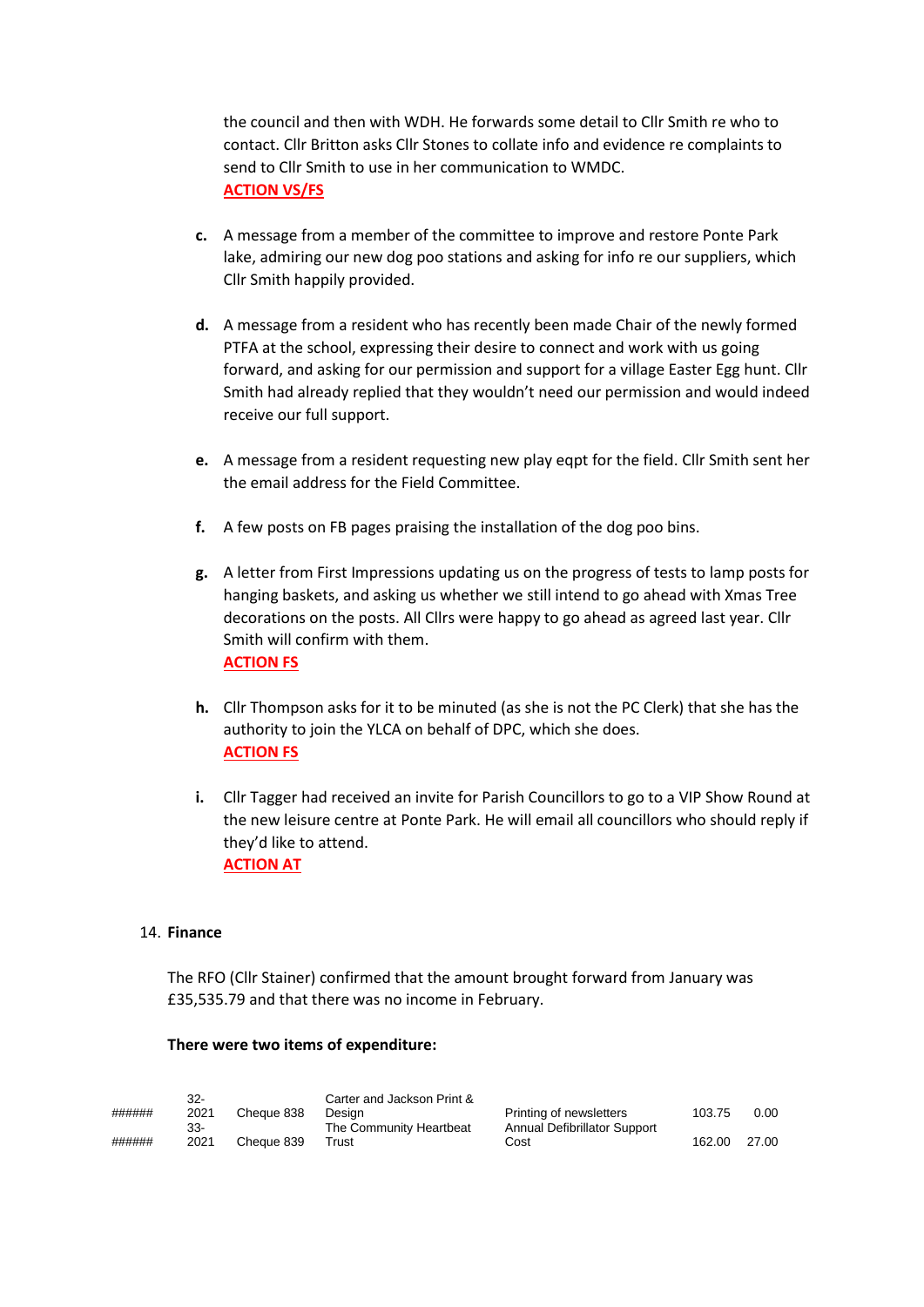#### **Total expenditure** 265.75 27.00

 $34$ 

This left a balance of £35,270.04

#### **Payments to be approved for March:**

| 2021           | Cheque 840 | D Dyas                                          | Gardening/maintenance                    | 272.00 | 0.00  |
|----------------|------------|-------------------------------------------------|------------------------------------------|--------|-------|
| $35 -$<br>2021 | Cheque 841 | M Britton                                       | Rock salt                                | 17.96  | 2.99  |
| $36 -$<br>2021 | Cheque 842 | P M Stainer                                     | Postcrete for Dog Bin<br><b>Stations</b> | 97.00  | 16.16 |
| $37 -$<br>2021 | Cheque 843 | P M Stainer                                     | Printer ink                              | 15.50  | 2.58  |
| 38-<br>2021    | Cheque 844 | M Britton                                       | Grit bin                                 | 129.98 | 0.00  |
| $39 -$<br>2021 | Cheque 845 | P M Stainer                                     | Bin bags                                 | 3.10   | 0.00  |
| $40 -$<br>2021 | Cheque 846 | <b>Yorkshire Local Councils</b><br>Associations | YLCA membership for<br>2021/22           | 353.00 | 0.00  |
|                |            |                                                 | <b>TOTAL</b>                             | 888.54 | 21.73 |

Cllr Stones proposed these payments be made and Cll Smith seconded and there was no dissent.

The RFO forecast a balance for the end of the financial year of £34,554.54

Cllr Stones raised that we hadn't paid the resident on Philips Lane for electricity used, which had been agreed but not paid. Cllr Stainer says he requires an invoice so Cllr Stones will get one ready for next month.

## **ACTION VS**

### **15. Planning Matters**

- **a.** Chapel Hill, cottage on Valley Rd single storey extension had been approved
- **b**. 3 Estcourt Drive T1 yew tree to crown and reduce had been approved
- **c**. 25 Beech Crescent T1 lime tree various works refused but alternative action given

#### **16. Reports: School/Police/Gardening Club/Village Field/Newsletter**

**School**: Cllr Tagger had good meetings with the children and with the full school body of governors and commends the job being done and the character of the children.

**Gardening Club:** Cllr Tagger expressed thanks to Mrs Jackson and Cllr Thompson for the work done to tidy the Tythe Barn. Cllr Britton asked for those thanks to be passed onto Mrs. Jackson.